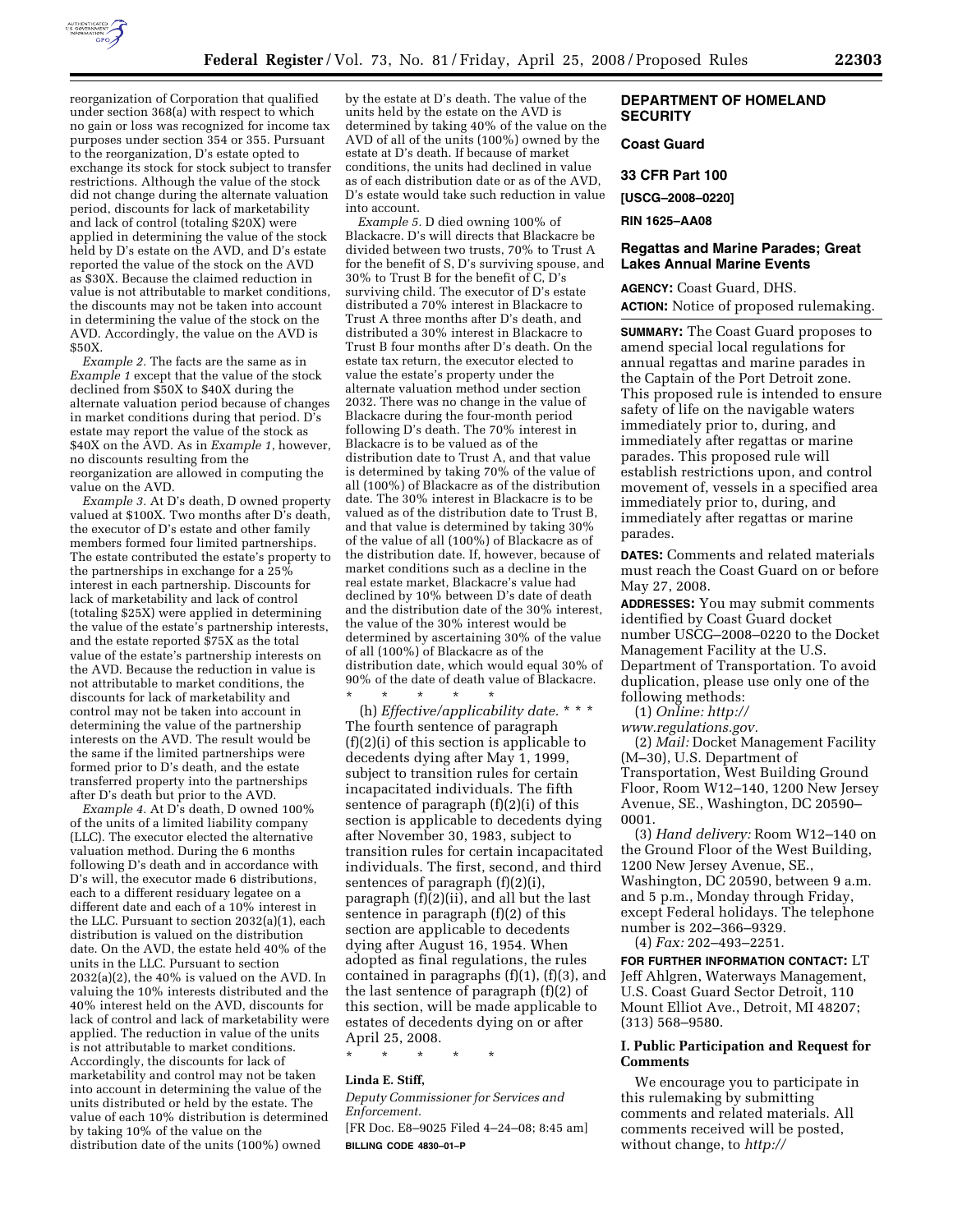*www.regulations.gov* and will include any personal information you have provided. We have an agreement with the Department of Transportation (DOT) to use the Docket Management Facility. Please see DOT's ''Privacy Act'' paragraph below.

# *A. Submitting Comments*

If you submit a comment, please include the docket number for this rulemaking (USCG–2008–0220), indicate the specific section of this document to which each comment applies, and give the reason for each comment. We recommend that you include your name, mailing address, and an e-mail address or other contact information in the body of your document to ensure that you can be identified as the submitter. This also allows us to contact you in the event further information is needed or if there are questions. For example, if we cannot read your submission due to technical difficulties and you cannot be contacted; your submission may not be considered. You may submit your comments and material by electronic means, mail, fax, or delivery to the Docket Management Facility at the address under **ADDRESSES**; but please submit your comments and material by only one means. If you submit them by mail or delivery, submit them in an unbound format, no larger than 81⁄2 by 11 inches, suitable for copying and electronic filing. If you submit them by mail and would like to know that they reached the Facility, please enclose a stamped, self-addressed postcard or envelope. We will consider all comments and material received during the comment period. We may change this proposed rule in view of them.

#### *B. Viewing Comments and Documents*

To view comments, as well as documents mentioned in this preamble as being available in the docket, go to *http://www.regulations.gov* at any time, click on ''Search for Dockets,'' Enter the docket number for this rulemaking (USCG–2008–0220) in the Search box, and click ''Go>>''. You may also visit the Docket Management Facility in Room W12–140 on the ground floor of the DOT West Building, 1200 New Jersey Avenue, SE., Washington, DC 20590, between 9 a.m. and 5 p.m., Monday through Friday, except Federal holidays.

### *C. Privacy Act*

Anyone can search the electronic form of all comments received into any of our dockets by the name of the individual submitting the comment (or signing the comment, if submitted on

behalf of an association, business, labor union, etc.). You may review the Department of Transportation's Privacy Act Statement in the **Federal Register**  published on April 11, 2000 (65 FR 19477), or you may visit *http:// DocketsInfo.dot.gov.* 

# **SUPPLEMENTARY INFORMATION:**

### **Public Meeting**

We do not now plan to hold a public meeting. But you may submit a request for a meeting by writing to Commander, Coast Guard Sector Detroit at the address under **ADDRESSES** explaining why one would be beneficial. If we determine that one would aid this rulemaking, we will hold one at a time and place announced by a later notice in the **Federal Register**.

### **Background and Purpose**

This proposed rule will remove the specific entries from table 1 found in 33 CFR 100.901, Great Lakes annual marine events that apply to regattas and marine parades in the Captain of the Port Detroit zone and list each regatta or marine parade as a subpart. This proposed rule will also add several regattas and marine parades not previously listed in 33 CFR part 100 and remove several events that no longer occur annually or are not regattas or marine parades.

# **Discussion of Proposed Rule**

This proposed rule is intended to ensure safety of life on the navigable waters immediately prior to, during, and immediately after regattas or marine parades. This proposed rule will establish restrictions upon and control the movement of vessels through a specified area immediately prior to, during, and immediately after regattas or marine parades.

The Captain of the Port Detroit will cause notice of enforcement of the special local regulations established by this section to be made by all appropriate means to the affected segments of the public. Such means of notification will include, but is not limited to, Broadcast Notice to Mariners and Local Notice to Mariners. The Captain of the Port Detroit will issue a Broadcast Notice to Mariners notifying the public when enforcement of the special local regulations is terminated.

### **Regulatory Evaluation**

This proposed rule is not a ''significant regulatory action'' under section 3(f) of Executive Order 12866, Regulatory Planning and Review, and does not require an assessment of potential costs and benefits under section 6(a)(3) of that Order. The Office of Management and Budget has not reviewed it under that Order.

We expect the economic impact of this proposed rule to be so minimal that a full Regulatory Evaluation is unnecessary.

The Coast Guard's use of these special local regulations will be periodic in nature, of short duration, and designed to minimize the impact on navigable waters. These special local regulations will only be enforced immediately before and during the time the marine events are occurring. Furthermore, these special local regulations have been designed to allow vessels to transit unrestricted to portions of the waterways not affected by the special local regulations. The Coast Guard expects insignificant adverse impact to mariners from the activation of these special local regulations.

#### **Small Entities**

Under the Regulatory Flexibility Act (5 U.S.C. 601–612), we have considered whether this proposed rule would have a significant economic impact on a substantial number of small entities. The term ''small entities'' comprises small businesses, not-for-profit organizations that are independently owned and operated and are not dominant in their fields, and governmental jurisdictions with populations of less than 50,000.

The Coast Guard certifies under 5 U.S.C. 605(b) that this proposed rule would not have a significant economic impact on a substantial number of small entities.

This proposed rule would affect the following entities, some of which might be small entities: The owners of operators of vessels intending to transit or anchor in the areas designated as special local regulations in paragraphs (4) through (13) during the dates and times the special local regulations are being enforced.

These special local regulations would not have a significant economic impact on a substantial number of small entities for the following reasons. The special local regulations in this proposed rule would be in effect for short periods of time, and only once per year. The special local regulations have been designed to allow traffic to pass safely around the zone whenever possible and vessels will be allowed to pass through the zones with the permission of the Captain of the Port.

If you think that your business, organization, or governmental jurisdiction qualifies as a small entity and that this proposed rule would have a significant economic impact on it, please submit a comment (see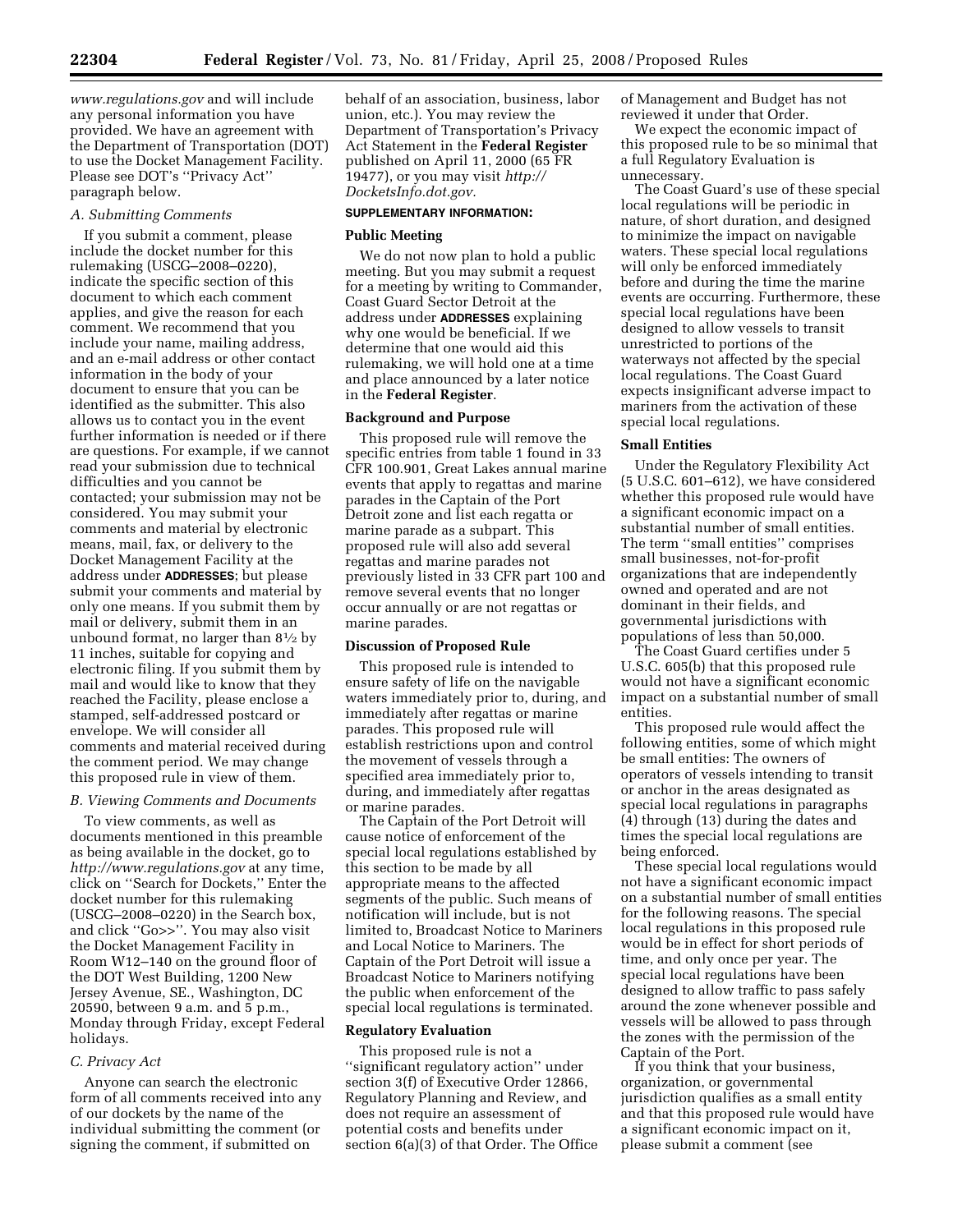**ADDRESSES**) explaining why you think it qualifies and how and to what degree this proposed rule would economically affect it.

# **Assistance for Small Entities**

Under section 213(a) of the Small Business Regulatory Enforcement Fairness Act of 1996 (Pub. L. 104–121), we want to assist small entities in understanding this proposed rule so that they can better evaluate its effects on them and participate in the rulemaking. If the proposed rule would affect your small business, organization, or governmental jurisdiction and you have questions concerning its provisions or options for compliance, please contact LT Jeff Ahlgren, Waterways Management, U.S. Coast Guard Sector Detroit, 110 Mount Elliot Ave., Detroit, MI 48207; (313) 568–9580. The Coast Guard will not retaliate against small entities that question or complain about this proposed rule or any policy or action of the Coast Guard.

# **Collection of Information**

This proposed rule calls for no new collection of information under the Paperwork Reduction Act of 1995 (44 U.S.C. 3501–3520).

# **Federalism**

A rule has implications for federalism under Executive Order 13132, Federalism, if it has a substantial direct effect on State or local governments and would either preempt State law or impose a substantial direct cost of compliance on them. We have analyzed this proposed rule under that Order and have determined that it does not have implications for federalism.

# **Unfunded Mandates Reform Act**

The Unfunded Mandates Reform Act of 1995 (2 U.S.C. 1531–1538) requires Federal agencies to assess the effects of their discretionary regulatory actions. In particular, the Act addresses actions that may result in the expenditure by a State, local, or tribal government, in the aggregate, or by the private sector of \$100,000,000 or more in any one year. Though this proposed rule will not result in such expenditure, we nevertheless discuss its effects elsewhere in this preamble.

# **Taking of Private Property**

This proposed rule will not affect the taking of private property or otherwise have taking implications under Executive Order 12630, Governmental Actions and Interference with Constitutionally Protected Property Rights.

# **Civil Justice Reform**

This proposed rule meets applicable standards in sections 3(a) and 3(b)(2) of Executive Order 12988, Civil Justice Reform, to minimize litigation, eliminate ambiguity, and reduce burden.

# **Protection of Children**

We have analyzed this proposed rule under Executive Order 13045, Protection of Children from Environmental Health Risks and Safety Risks. This proposed rule is not an economically significant rule and does not create an environmental risk to health or risk to safety that may disproportionately affect children.

# **Indian Tribal Governments**

The Coast Guard recognizes the treaty rights of Native American Tribes. Moreover, the Coast Guard is committed to working with Tribal Governments to implement local policies and to mitigate tribal concerns. We have determined that these safety zones and fishing rights protection need not be incompatible. We have also determined that this proposed rule does not have tribal implications under Executive Order 13175, Consultation and Coordination with Indian Tribal Governments, because it does not have a substantial direct effect on one or more Indian tribes, on the relationship between the Federal Government and Indian tribes, or on the distribution of power and responsibilities between the Federal Government and Indian tribes. Nevertheless, Indian Tribes that have questions concerning the provisions of this proposed rule or options for compliance are encouraged to contact the point of contact listed under **FOR FURTHER INFORMATION CONTACT**.

# **Energy Effects**

We have analyzed this proposed rule under Executive Order 13211, Actions Concerning Regulations That Significantly Affect Energy Supply, Distribution, or Use. We have determined that it is not a ''significant energy action'' under that order because it is not a ''significant regulatory action'' under Executive Order 12866 and is not likely to have a significant adverse effect on the supply, distribution, or use of energy. The Administrator of the Office of Information and Regulatory Affairs has not designated it as a significant energy action. Therefore, it does not require a Statement of Energy Effects under Executive Order 13211.

# **Technical Standards**

The National Technology Transfer and Advancement Act (NTTAA) (15

U.S.C. 272 note) directs agencies to use voluntary consensus standards in their regulatory activities unless the agency provides Congress, through the Office of Management and Budget, with an explanation of why using these standards would be inconsistent with applicable law or otherwise impractical. Voluntary consensus standards are technical standards (*e.g.*, specifications of materials, performance, design, or operation; test methods; sampling procedures; and related management systems practices) that are developed or adopted by voluntary consensus standards bodies.

This proposed rule does not use technical standards. Therefore, we did not consider the use of voluntary consensus standards.

# **Environment**

We have analyzed this proposed rule under Commandant Instruction M16475.lD, which guides the Coast Guard in complying with the National Environmental Policy Act of 1969 (NEPA) (42 U.S.C. 4321–4370f), and have made a preliminary determination that this action is not likely to have a significant effect on the human environment. A preliminary ''Environmental Analysis Check List'' supporting this preliminary determination is available in the docket where indicated under **ADDRESSES**. We seek any comments or information that may lead to the discovery of a significant environmental impact from this proposed rule.

# **List of Subjects in 33 CFR Part 100**

Harbors, Marine safety, Navigation (water), Reporting and recordkeeping requirements, Security measures, and Waterways.

For the reasons discussed in the preamble, the Coast Guard proposes to amend 33 CFR part 100 as follows:

# **PART 100—SAFETY OF LIFE ON NAVIGABLE WATERS**

1. The authority citation for part 100 continues to read as follows: 33 U.S.C. 1233.

### **§ 100.901 [Amended]**

2. Amend § 100.901 Table 1 as follows:

a. Under the heading ''Group Detroit, MI'' remove the entries: Bay City Fireworks Display, Detroit APBA Gold Cup Race, Buick Watersports Weekend, Cleveland National Air Show, International Bay City River Roar, International Freedom Festival Fireworks, International Freedom Festival Tug Across the River, Parade of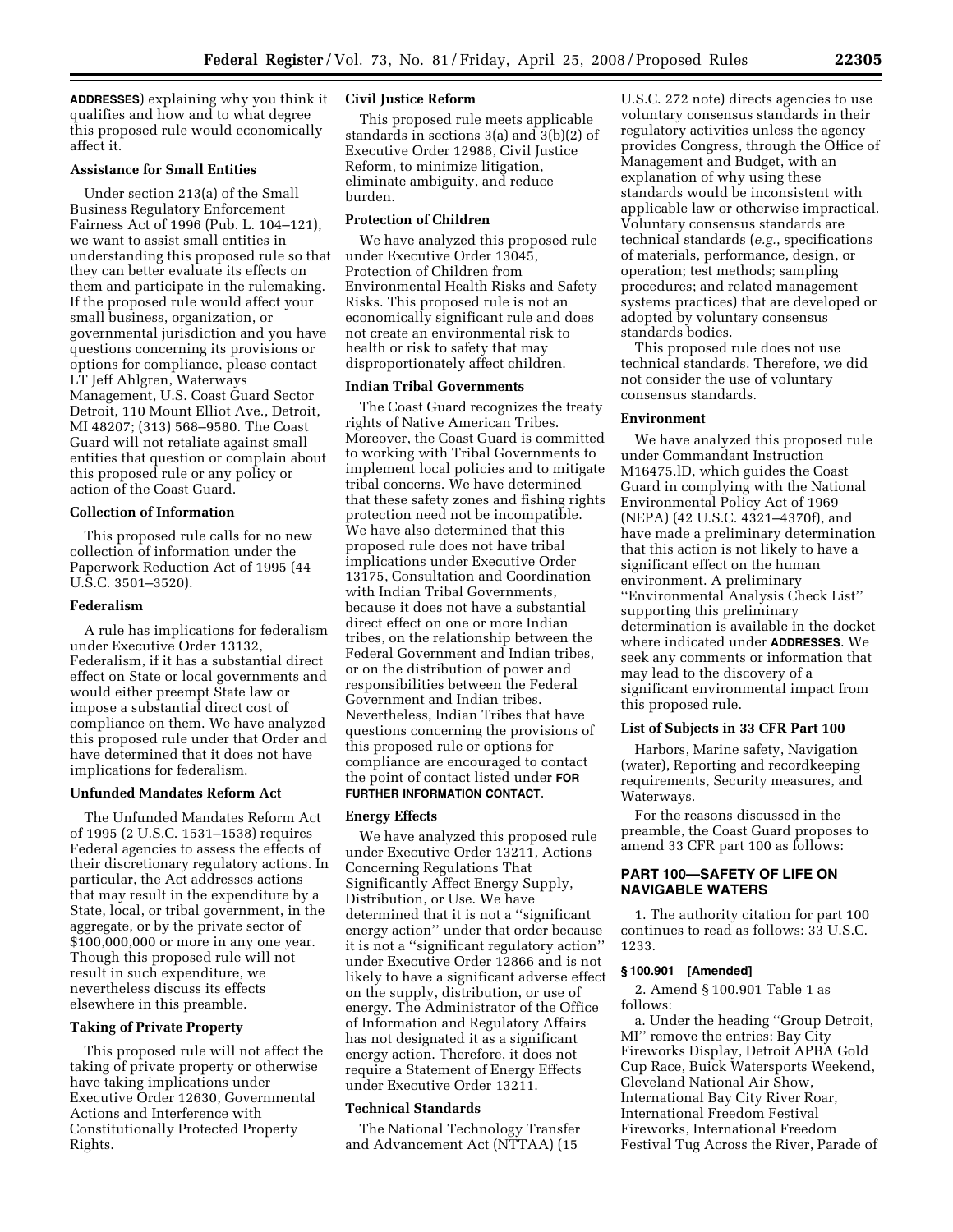Lights, Port Clinton Offshore Grand Prix, Port Huron to Mackinac Island Race, Thunder on the River Hydroplane Race, Toledo 4th of July Fireworks, and Toledo Labor Day Fireworks;

b. Remove the heading ''Group Detroit, MI''.

#### **§ 100.902 [Removed and Reserved]**

3. Remove and reserve § 100.902. 4. Add § 100.911 to read as follows:

### **§ 100.911 Bay City Airshow, Bay City, MI.**

(a) *Regulated Area.* A regulated area is established to include all waters of the Saginaw River bound on the south by a line extending from a point of land on the western shore at position 43°32.2′ N; 083°53.3′ W, east to a point of land on the eastern shore located at position 43°32.2′ N; 083°53.2′ W, and bounded on the north by a line extending from a point of land on the western shore at position 43°33.4′ N; 083°54.5′ W, east to a point of land on the eastern shore located at position 43°33.4′ N; 083°54.3′ W. (NAD 83). This area is south of Middle Ground Island near Clements Municipal Airport.

(b) *Special Local Regulations.* The regulations of § 100.901 apply. No vessel may enter, transit through, or anchor within the regulated area without the permission of the Coast Guard Patrol Commander.

(c) *Effective date:* Two days during the second week in August. The exact dates and times for this event will be determined annually.

5. Add § 100.912 to read as follows:

#### **§ 100.912 Detroit Belle Isle Grand Prix, Detroit, MI.**

(a) *Regulated Area.* A regulated area is established to include all waters of the Detroit River near Belle Isle, bounded by a line extending from a point of land on the southern shore of Belle Isle located at position 42°20′00″ N; 082°59′45″ W, to 50 yards offshore at position 42°19′57″; 082°59′43″, and continuing at a distance of 50 yards around the western end of Belle Isle to the Belle Isle Bridge, maintaining a constant distance of 50 yards from the shoreline and terminating at position 42°20′28″; 082°59′43″; on the northern side of Belle Isle, adjacent to a point on land at position 42°20′24″ N; 082°59′48″ W (NAD 83). This area wraps around the downstream end of Belle Isle.

(b) *Special Local Regulations.* The regulations of § 100.901 apply. No vessel may enter, transit through, or anchor within the regulated area without the permission of the Coast Guard Patrol Commander.

(c) *Effective Date.* The last weekend in August. The exact dates and times for this event will be determined annually.

6. Add § 100.913 to read as follows:

### **§ 100.913 ACORA Garwood Classic Offshore Race, Algonac, MI.**

(a) *Regulated Area.* A regulated area is established to include all waters of St. Clair River's North Channel, Algonac, Michigan, bounded by a north/south line beginning at a point of land adjacent to Allen Boats, Algonac, MI (position 42°37′05″ N, 082°33′34″ W) extending to a point of land on Harsens Island (position 42°36′49″ N, 082°33′34″ W) extending east along the shoreline of Harsens Island to north/south line beginning at position 42°37′16″ N, 082°31′11″ W (approx. 500 ft west of the Russell Island buoy) extending north to a point at position 42°37′ 28″ N, 082°31′ 11″ W (approx. 300 ft offshore from the Russell Boat Club), then west along the shoreline of Algonac, MI stopping at the point of origin. (NAD 83).

(b) *Special Local Regulations.* The regulations of § 100.901 apply. No vessel may enter, transit through, or anchor within the regulated area without the permission of the Coast Guard Patrol Commander.

(c) *Effective Date.* The first weekend in August. The exact dates and times for this event will be determined annually.

7. Add § 100.914 to read as follows:

# **§ 100.914 Trenton Rotary Roar on the River, Trenton, MI.**

(a) *Regulated Area.* A regulated area is established to include all waters of the Detroit River, Trenton, Michigan, bounded by an east/west line beginning at a point of land at the northern end of Elizabeth Park in Trenton, MI, located at position 42°8.2′ N; 083°10.6′ W, extending east to a point near the center of the Trenton Channel located at position 42°8.2′ N; 083°10.4′ W, extending south along a north/south line to a point at the Grosse Ile Parkway Bridge located at position 42°7.7′ N; 083°10.5′ W, extending west along a line bordering the Grosse Ile Parkway Bridge to a point on land located at position 42°7.7′ N; 083°10.7′ W, and along the shoreline to the point of origin. (NAD 83). This area is in the Trenton Channel between Trenton and Grosse Isle, MI.

(b) *Special Local Regulations.* The regulations of § 100.901 apply. No vessel may enter, transit through, or anchor within the regulated area without the permission of the Coast Guard Patrol Commander.

(c) *Effective Date.* The third week in July. The exact dates and times for this event will be determined annually.

8. Add § 100.915 to read as follows:

### **§ 100.915 St. Clair River Classic Offshore Race, St. Clair, MI.**

(a) *Regulated Area.* A regulated area is established to include all waters of the St. Clair River, St. Clair, Michigan, bounded by latitude 42°52′00″ N to the north; latitude 42°49′00″ N to the south; the shoreline of the St. Clair River on the west; and the international boundary line on the east (NAD 83).

(b) *Special Local Regulations.* The regulations of § 100.901 apply. No vessel may enter, transit through, or anchor within the regulated area without the permission of the Coast Guard Patrol Commander.

(c) *Effective Date.* The last week in July. The exact dates and times for this event will be determined annually.

9. Add § 100.916 to read as follows:

### **§ 100.916 Chris Craft Silver Cup Races, Algonac, MI.**

(a) *Regulated Area.* A regulated area is established to include all waters of the St. Clair River, North Channel, Algonac, Michigan, bounded on the north by a line starting at the northern end of Russel Island at position 42°37.0′ N; 082°31.4′ W extending across the channel to Algonac to a point at position 42°37.4′ N; 082°31.5′ W, and bounded on the south by a line starting north of Grande Point Cut on Russel Island at position 42°36.3′ N; 082°32.5′ W extending across the channel to Algonac to a point at position 42°36.5′ N; 082°32.6′ W. (NAD 83).

(b) *Special Local Regulations.* The regulations of § 100.901 apply. No vessel may enter, transit through, or anchor within the regulated area without the permission of the Coast Guard Patrol Commander.

(c) *Effective Date.* The third week in August. The exact dates and times for this event will be determined annually. 10. Add § 100.917 to read as follows:

### **§ 100.917 The Old Club Cannonade, Harsens Island, MI.**

(a) *Regulated Area.* A regulated area is established to include all waters of Lake St. Clair in an area bound by the coordinates starting at the cannon firing position located at 42°32.5′ N; 082°40.1′ W extending west to the Old Channel Light located at position 42°32.5′ N; 082°41.6′ W angling northeast to position 42°33.5′ N; 082°40.6′ W then angling southeast to the point of origin creating a triangle shaped safety zone. (NAD 83). This area is near the southern end of Harsens Island in Muscamoot Bay.

(b) *Special Local Regulations.* The regulations of § 100.901 apply. No vessel may enter, transit through, or anchor within the regulated area